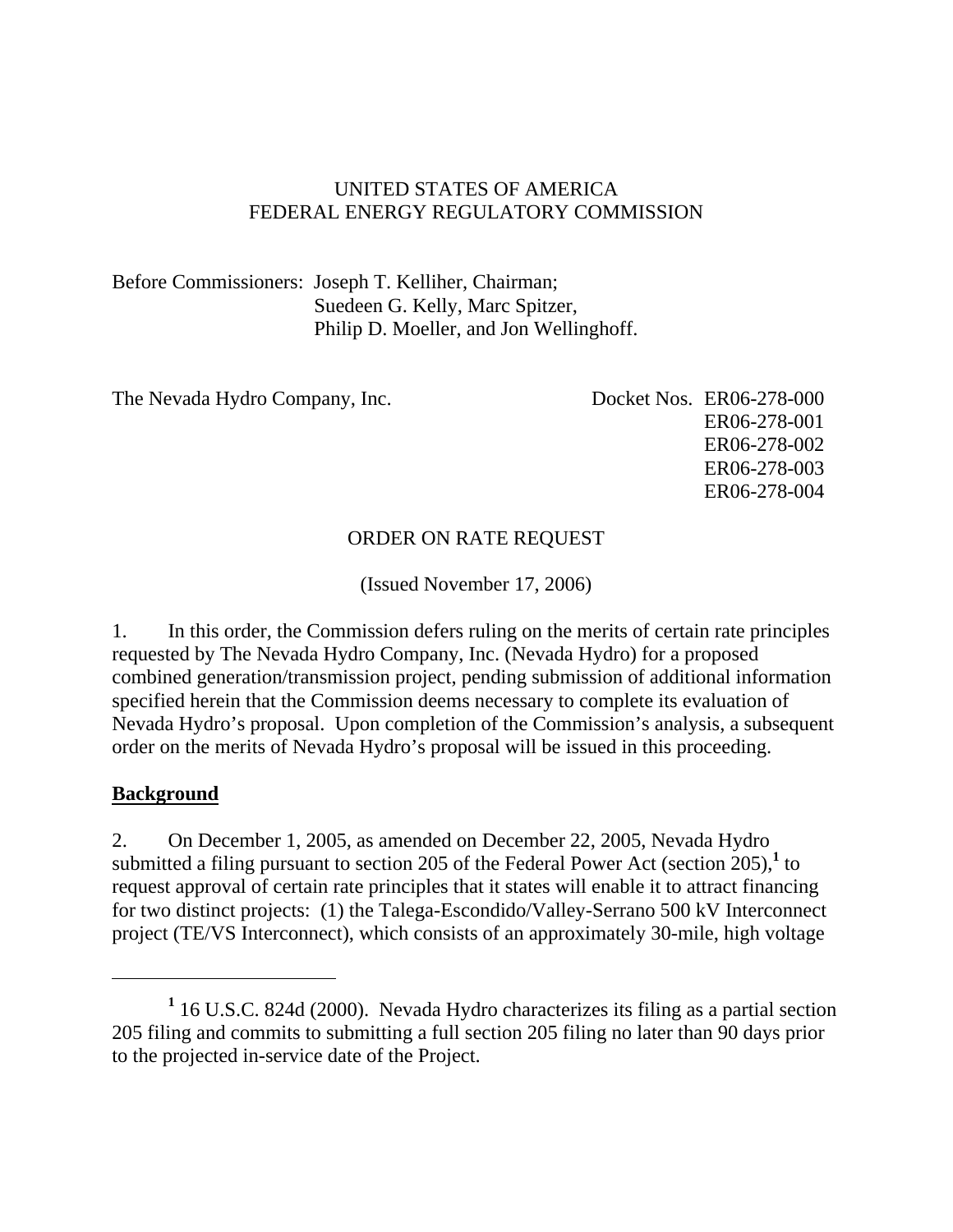transmission line that runs through public lands managed by the United States Forest Service and connects San Diego Gas & Electric Company's (SDG&E) transmission system with Southern California Edison's (SCE) system, and (2) the Lake Elsinore Advance Pump Storage project (LEAPS), which is intended to be a pumped hydro storage facility with an installed generating capacity of 500 MW and a pumping capacity of 600 MW. Nevada Hydro states that, for the purpose of this filing, it has combined these projects (together, TE/VS Interconnect/LEAPS Project or combined Project) and, in accordance with the provisions of sections  $1223^2$  and  $1241^3$  of the Energy Policy Act of 2005 (EPAct 2005), Nevada Hydro seeks Commission approval to treat its proposed pumped hydro storage facility as a transmission asset to be included in the California Independent Service Operator Corporation (CAISO) Transmission Access Charge (TAC), along with the wires portion of its proposal. Accordingly, Nevada Hydro requests the following rate principles for the TE/VS Interconnect/LEAPS Project: (1) an initial post-tax rate of return on equity (ROE) of 14.5 percent for the LEAPS project and 13.5 percent for the TE/VS Interconnect project;**<sup>4</sup>** (2) an assumed 50/50 capital structure

 **<sup>2</sup>** <sup>2</sup> Pub. L. No. 109-58, § 1223, 119 Stat. 594, 953 (2005). Section 1223 states, "[i]n carrying out the Federal Power Act (16 U.S.C. 791a et seq.) and the Public Utility Regulatory Policies Act of 1978 (16 U.S.C. 2601 et seq.), the Commission shall encourage, as appropriate, the deployment of advanced transmission technologies." Section 1223 defines an advanced transmission technology as "a technology that increases the capacity, efficiency, or reliability of an existing or new transmission facility," including pumped hydro.

**3** Pub. L. No. 109-58, § 1241, 119 Stat. 594, 961-62 (2005) (to be codified at section 219 of the Federal Power Act (FPA), 16 U.S.C. § 824s). Section 1241 of EPAct amends Part II of the FPA by adding a new section 219 (Transmission Infrastructure Investment) (section 219). In section 219, in recognition of the need for rate incentives to promote capital investment in the enlargement, improvement, maintenance, and operation of facilities for the transmission of electric energy in interstate commerce, Congress granted the Commission explicit authority to establish, by rule, such incentive-based rate treatments for the purpose of ensuring reliability or reducing the cost of delivered power by reducing congestion. The Commission issued a final rule. *See Promoting Transmission Investment through Pricing Reform*, Order No. 679, 71 Fed. Reg. 43,294 (July 31, 2006), FERC Stats. & Regs. ¶ 31,222 (2006) (Order No. 679).

<sup>4</sup> In its original filing on November 29, 2005, Nevada Hydro requested a 14.5 percent ROE on the TE/VS Interconnect project. It later amended its proposal by stating that if the Commission preferred not to approve the requested 14.5 percent ROE for the combined TE/VS Interconnect/LEAPS Project, it would accept a 13.5 percent ROE for the TE/VS Interconnect project. Nevada Hydro Answer at 16.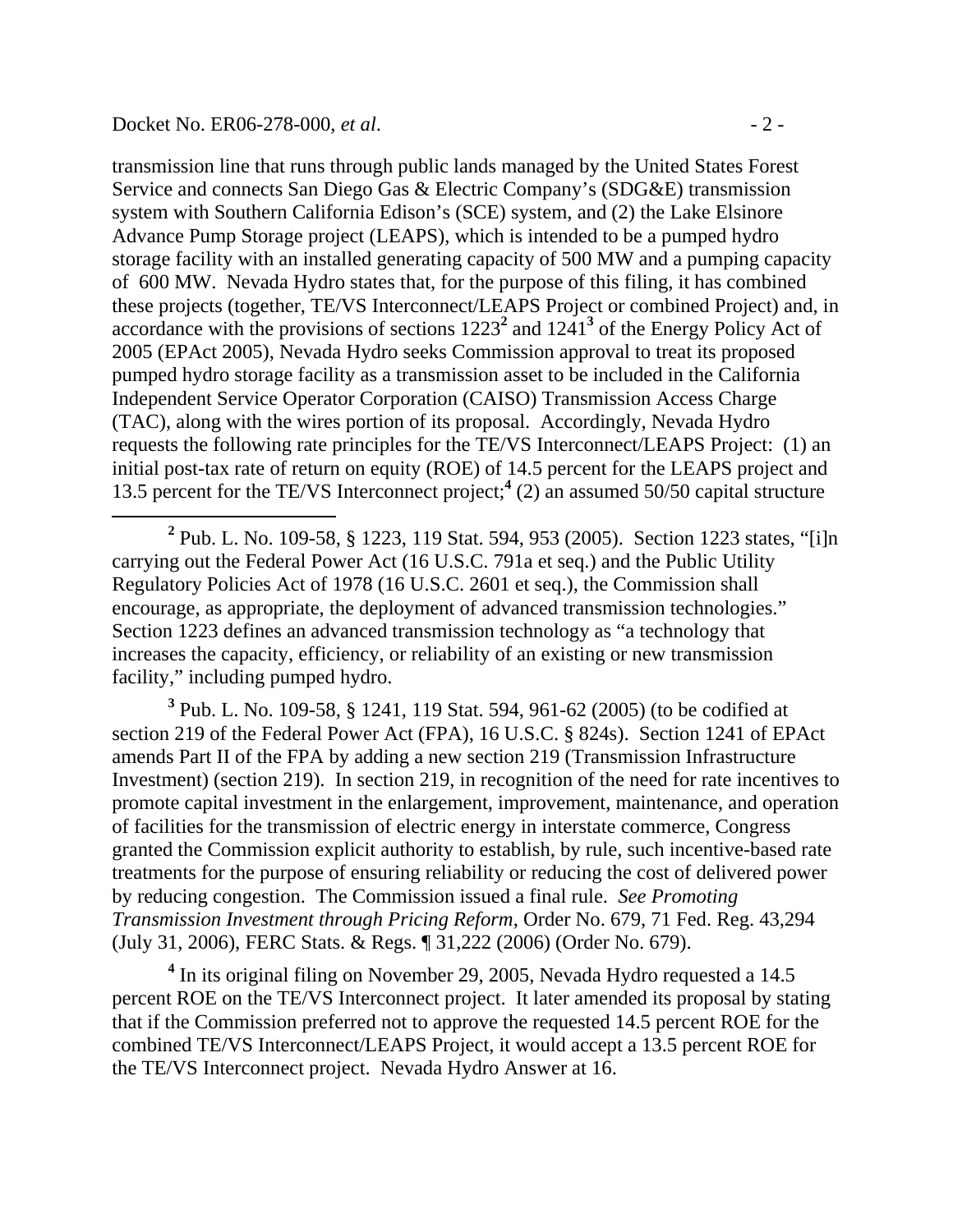#### Docket No. ER06-278-000, *et al.* - 3 -

for at least the first three years of service; (3) a three-year rate moratorium; and (4) full recovery of prudently incurred construction work in progress (CWIP).<sup>5</sup> Further, Nevada Hydro does not seek any special depreciation of the combined Project's capital costs as a rate incentive, but requests a final determination on the period of depreciation so that financing can be structured accordingly.

3. Nevada Hydro represents the LEAPS facility as "an environmentally friendly facility that will help the [CAISO] manage grid operations, shift off-peak energy closer to the demand center during peak periods, and enhance the reliability of the Southern California transmission grid while helping the State of California achieve its renewable resource use goals."<sup>6</sup> According to Nevada Hydro, the facility's pump-turbine units will operate under an average net head of approximately 1600 feet, making the LEAPS facility one of the most efficient pumped storage facilities in the world, with the highest lift in the continental United States. Moreover, peak energy will be available over a 16 hour period and will be dispatchable in approximately 15 seconds, serving a variety of ancillary service needs for the CAISO market.

4. Nevada Hydro states that it intends to turn the combined Project over to the operational control of the CAISO and, thus, expects compensation of its proposal through transmission system rights generated in accordance with the CAISO Open Access Transmission Tariff (Tariff) protocols and other governing agreements. The proposed inservice date of the transmission line is 2007, and the generation facility is expected to commence operations in 2009. Nevada Hydro estimates the projected cost of both projects is approximately \$750 million. Nevada Hydro will be the sole owner of both projects; however, the Elsinore Valley District Municipal Water District, as co-applicant on the hydro-license application of the LEAPS project, will serve as lead agency in coordinating the environmental review of the LEAPS project.**<sup>7</sup>** Nevada Hydro also

**6** Transmittal Letter at 6.

<sup>7</sup> The LEAPS project hydropower license application was filed with the Commission in August 2004 (Project No. 11858), and a final environmental impact statement is expected to be completed in December 2006, according to the Commission's Office of Energy Projects. The Elsinore Valley Municipal Water District is the coapplicant on the license application. For its participation in the project, the District will retain a variety of water quality and water rights related responsibilities throughout the operational life of the LEAPS project.

**<sup>5</sup>** <sup>5</sup> Nevada Hydro requests this incentive in its September 11, 2006 supplemental filing.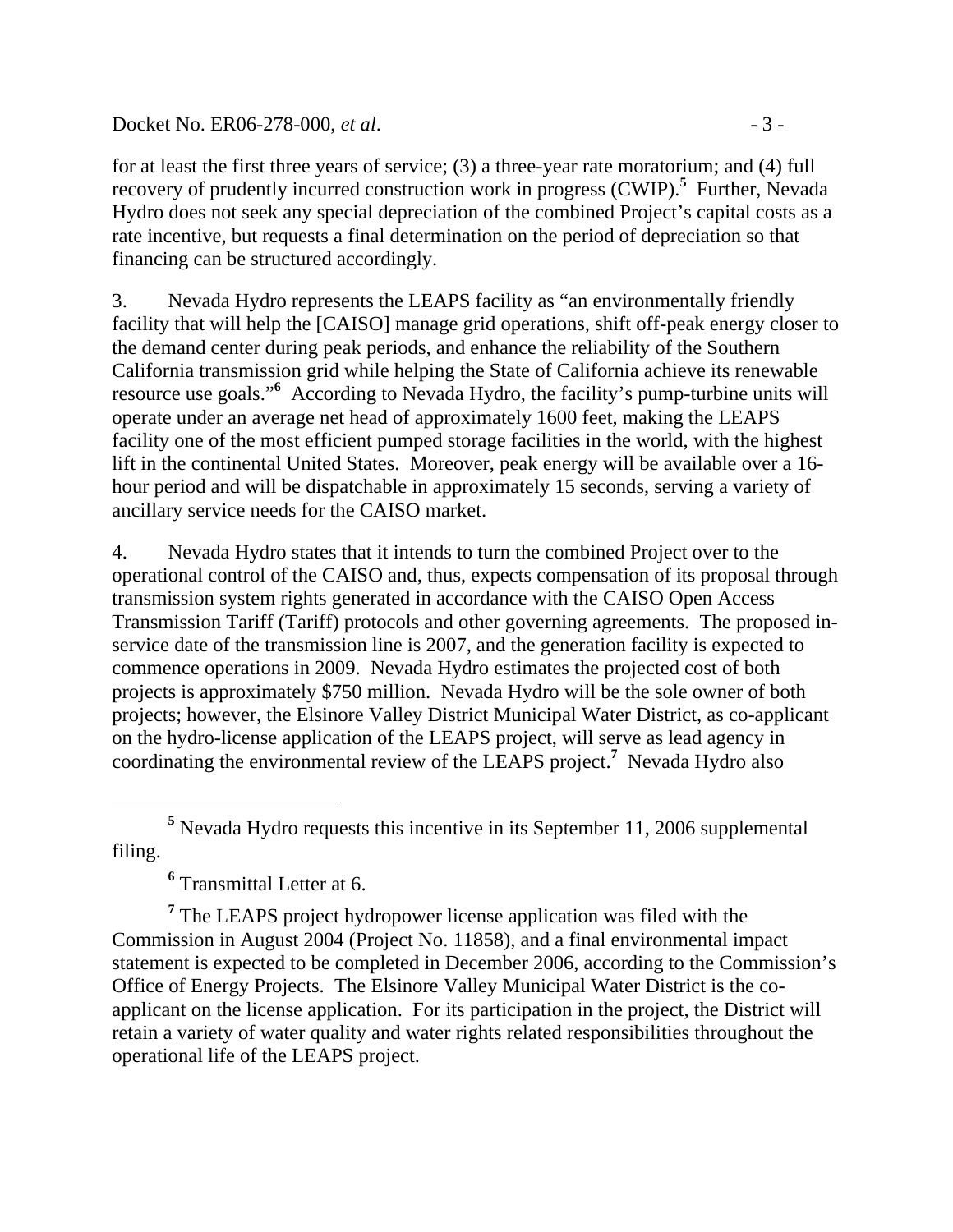Docket No. ER06-278-000, *et al.* - 4 -

requests waiver of section 35.3 and 35.12 of the Commission's regulations to allow its rate request to become effective on the proposed in-service date of the individual projects and to defer the filing of cost of service information.

5. As justification for its requested rate principles, Nevada Hydro relies on EPAct 2005 and argues that section 1223 advances the definition of transmission facilities under the Commission's ratemaking authority by mandating that the Commission encourage the deployment of energy storage devices (including pumped hydro) as advanced transmission technology. Moreover, Nevada Hydro contends that section 1241 grants the Commission expanded authority to establish incentive-based rates to benefit consumers. Nevada Hydro further contends that advanced pump storage is not generation but is instead an advanced technology that best serves grid management functions. For this reason, Nevada Hydro believes that the Commission should treat the proposed LEAPS project no differently than it would traditional network transmission assets.**<sup>8</sup>** Additionally, Nevada Hydro avers an array of benefits that will emerge from CAISOoperation of the combined Project.

## **Notice of Filing and Responsive Pleadings**

6. Notice of Nevada Hydro's filing, as later amended, was published in the *Federal Register*, 70 Fed Reg. 74,796 (2005) and 71 Fed. Reg. 1424 (2006), with interventions and protests due on or before December 22, 2005 and January 12, 2006, respectively. Timely motions to intervene and/or protests were filed by the SCE, Pacific Gas and Electric Company (PG&E), and SDG&E, as later corrected. Late motions to intervene and/or comments or protests were filed by the CAISO, the California Department of Water Resources State Water Project (DWR), the California Public Utilities Commission (CPUC), the Cities of Anaheim, Azusa, Banning, Colton, and Riverside, California (Cities), and Elsinore Valley Municipal Water District (Elsinore Valley). Nevada Hydro filed an answer on January 27, 2006.

7. In response to Nevada Hydro's initial filing, SDG&E argued that Nevada Hydro's proposal was premature, as the project appeared to be at the very early stage of regulatory development, both in terms of analysis and in terms of commercial development. SDG&E stated that the timing of Nevada Hydro's proposal may have been an attempt to

**<sup>8</sup>** <sup>8</sup> In support of its application, Nevada Hydro also cites to EPAct 2005 section 1242 (Funding Transmission Upgrades), section 1701 et. seq. (Incentives for Innovative Technologies), section 925 (Transmission and Distribution Programs), and section 1211 (Electric Reliability Standards).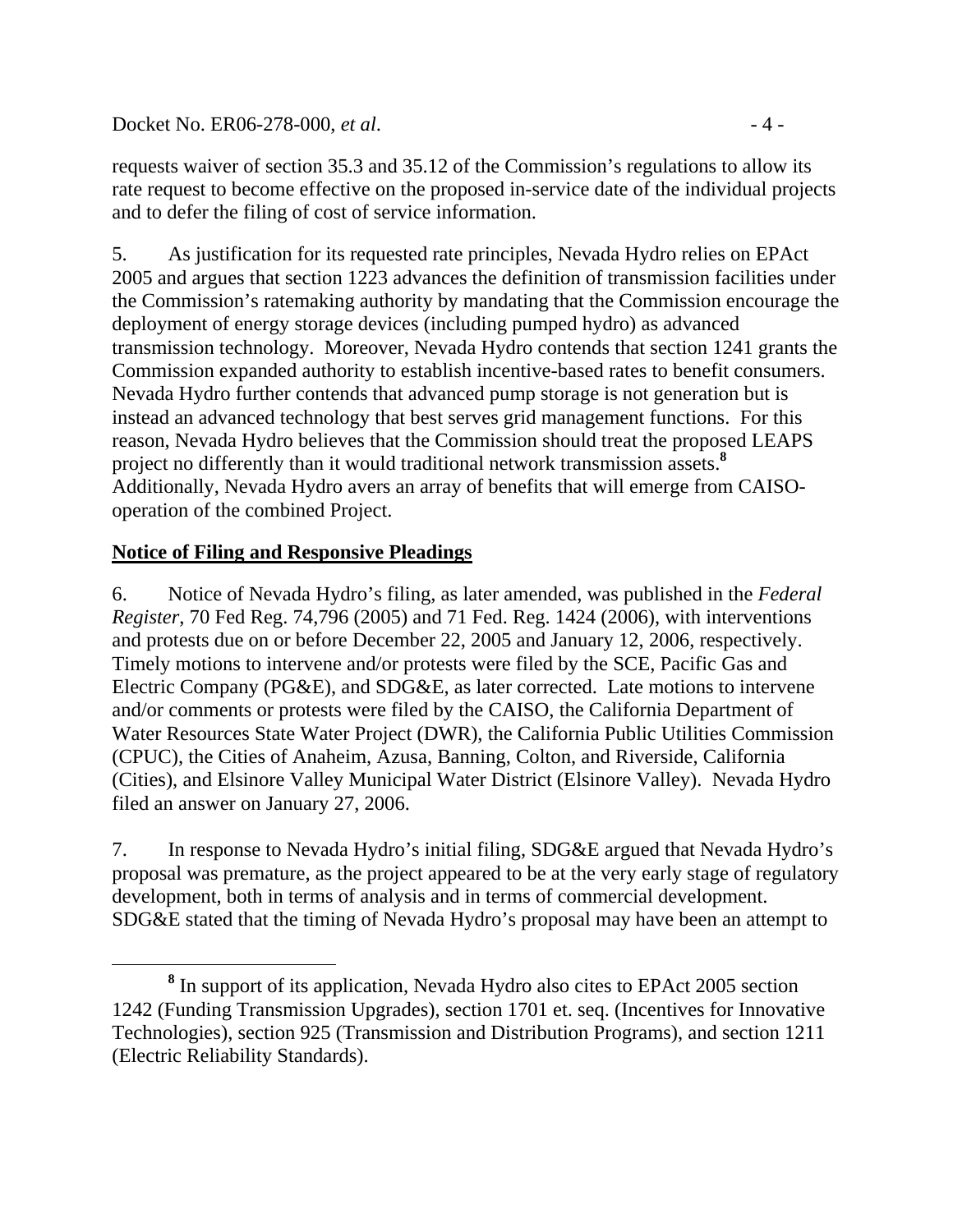#### Docket No. ER06-278-000, *et al.*  $\frac{1}{2}$  = 5 -

circumvent state planning and siting processes. SDG&E argued that Nevada Hydro's assertions regarding the economic and reliability benefits of its proposal relied on the analysis of other, very different projects.**<sup>9</sup>** SDG&E argued further that Nevada Hydro's system impact study application was only recently submitted to the CAISO and had not yet been acted upon. Considering that this study will entreat multiple parties (*i.e*., SDG&E, SCE, CAISO, Nevada Hydro), SDG&E contends that Nevada Hydro's cost estimate and asserted benefits for its proposal are speculative at best. Third, SDG&E argues that Nevada Hydro's proposal would have the Commission treat the TE/VS Interconnect as a reliability and/or economic network transmission upgrade, but that, on its face, the proposed interconnection appears to be a gen-tie not eligible for network treatment. Finally, SDG&E contends that Nevada Hydro's request for a 14.5 percent ROE is unjust and unreasonable, given that Nevada Hydro has not demonstrated that the transmission portion of its project can be built at a lower cost than a third party, including SDG&E's Sunrise Powerlink project.**<sup>10</sup>**

8. SCE also argued that Nevada Hydro's initial filing was premature and requested that the Commission defer action until the proposal made its way through the CAISO regional planning process. Moreover, SCE argued that, even if the Commission were to consider granting the requested rate principles prior to Nevada Hydro receiving CAISOapproval for its proposal, "there is no question that the instant filing raises factual issues that necessitate a hearing on the issues," as Nevada Hydro has not provided enough information for any party to make an accurate assessment.**<sup>11</sup>** Lastly, SCE asserts that the numerous claims made by Nevada Hydro lauding the benefits of its proposal are unsubstantiated and that no evidence has been provided demonstrating that it is

**<sup>10</sup>** In July 2006, the CAISO Board of Governors approved jointly SDG&E's Sunrise Powerlink Project and the Imperial Irrigation District's Green Path Project.

**<sup>11</sup>** SCE Protest at 3.

**<sup>9</sup>** SDG&E states that a Transmission Comparison Study was conducted to determine the best transmission alternative through the Southwest Transmission Expansion Plan (STEP), a group stakeholder process, and the need for this study resulted from SDG&E's Long Term Resource Plan, as approved by the CPUC in June 2004, which includes a strategy of mixed resources (*i.e*., demand reduction, renewable resources, new generation, new transmission) to ensure reliable and affordable power in the region for the next twenty years. The study evaluated, according to SDG&E, a Serrano/Valley-Northern alternative, which is equivalent to Nevada Hydro's TE/VS Interconnect proposal, and determined that it had weak technical performance and provided the lowest benefit to California ratepayers.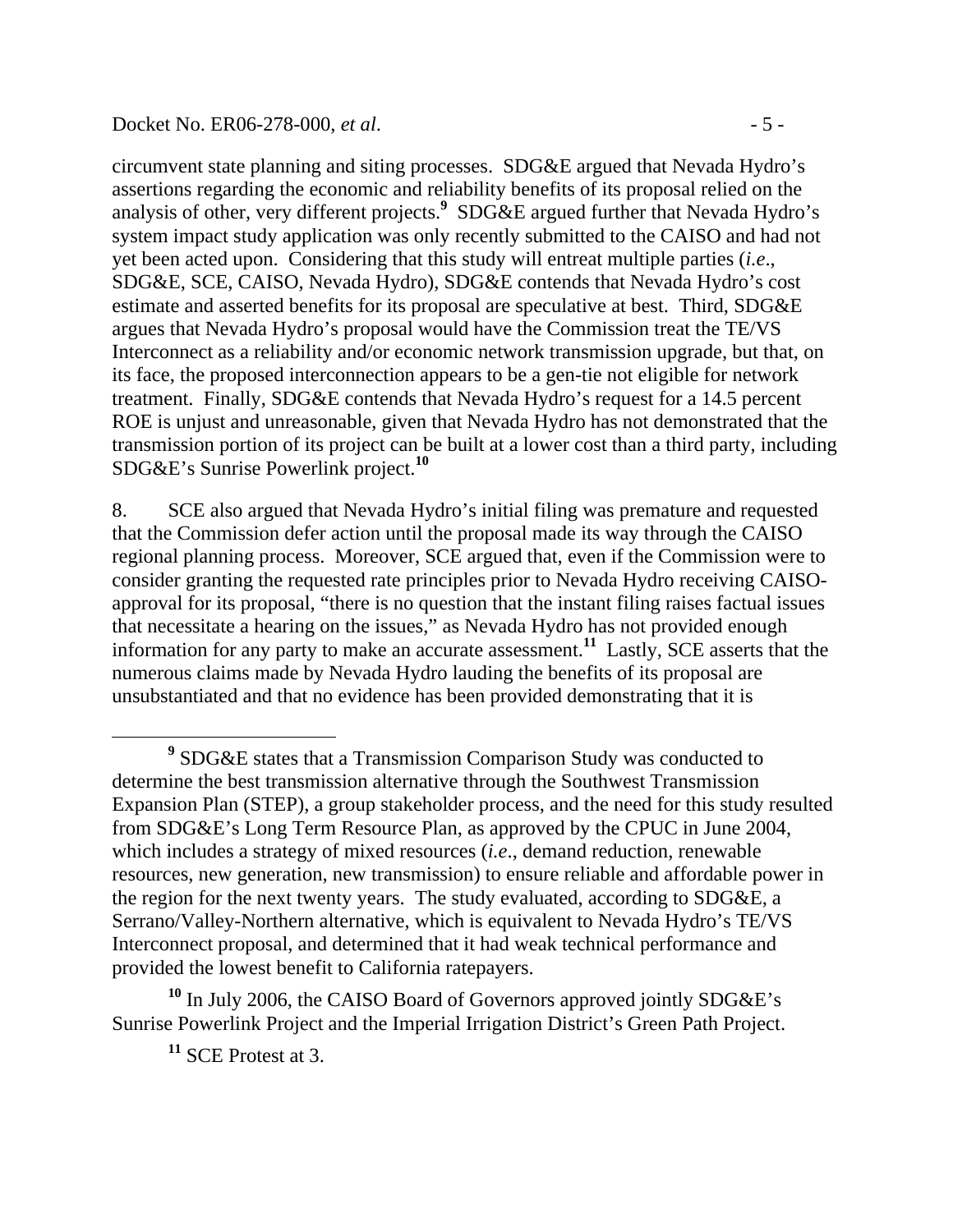Docket No. ER06-278-000, *et al.* - 6 -

reasonable for the non-wires portion of Nevada Hydro's combined Project to be considered a jurisdictional transmission asset or even an advanced transmission technology in accordance with EPAct 2005.

9. The CAISO states that it has several concerns about the combined Project that should be resolved before the Commission grants the proposed rate treatment requested by Nevada Hydro. The CAISO states that it has not yet made the requisite determinations under the CAISO Tariff to approve the TE/VS Interconnect project and, therefore, the Commission should not grant incentive rate treatment absent successful completion of the CAISO Tariff process.**<sup>12</sup>** In addition, the CAISO notes that there are two other potentially competing transmission projects in the same region as Nevada Hydro's proposal and it is uncertain whether all three projects will be approved and ultimately built. With respect to Nevada Hydro's proposal to turn operational control of the LEAPS facility to the CAISO, the CAISO states that it is unsure as to how this generation resource would function in the CAISO's market-based environment (*e.g*., how the CAISO could dispatch the LEAPS facility based on economic merit order and whether the LEAPS project would participate in the market or be the subject of a Participating Generator Agreement). For this reason, the CAISO argued that Nevada Hydro has not adequately justified its request for cost-based rate treatment for the LEAPS facility.

10. DWR and the CPUC raised similar arguments. In addition, the CPUC also protested Nevada Hydro's proposed 14.5 percent ROE as too high for the risk Nevada Hydro will incur. The CPUC argued that there is a high degree of certainty of return to investors if the project is approved and built. Thus, the only serious financial risk that project proponents bear, according to the CPUC, is at the permitting and initial project development stage. For this reason, the CPUC contends that Nevada Hydro's proposal does not require an above-average ROE. The CPUC contends further that this case differs from previous cases permitting a 13.5 percent ROE because no emergency situation exists here and there is no additional risk that a company that proposes something entirely new faces. Additionally, the CPUC argued that Nevada Hydro should be able to use a 50/50 capital structure only if that ratio reflects its actual capital structure. With respect to Nevada Hydro's requested three-year rate moratorium, the

**<sup>12</sup>** Section 24.1 of the CAISO Tariff states that "[a] Participating TO or any other Market Participant may propose a transmission system addition or upgrade. The [CA]ISO will determine that a transmission addition or upgrade is needed where it will promote economic efficiency or maintain System Reliability as set forth below [in the Tariff]."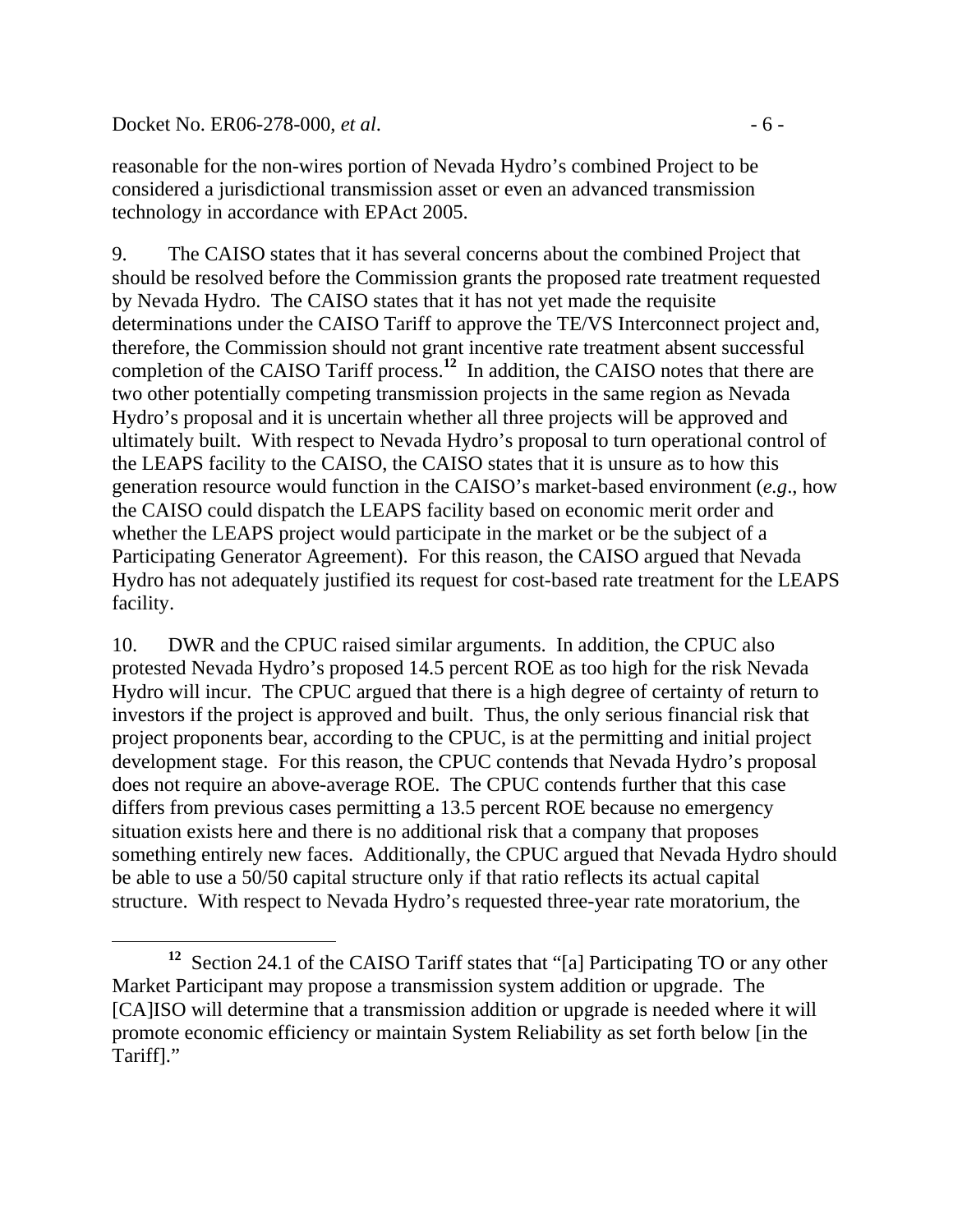Docket No. ER06-278-000, *et al.* - 7 -

CPUC states that Nevada Hydro should be required to submit a new revenue requirement at least once every three years, and that none of the terms of the initially-approved rate principles should carry over in these subsequent filings.

11. In its answer, Nevada Hydro responds that the lack of formal action by the CAISO is not sufficient reason for the Commission to reject or delay action on its filing, as the requested Commission action will neither preempt nor predetermine the outcome of the CAISO's or other state planning proceedings. Nonetheless, Nevada Hydro states that the CAISO has historically supported the purpose and need for the combined Project.

12. Next, Nevada Hydro argues that its application is not premature but instead is ripe for Commission action. It argues that Commission approval of its proposed rate principles now would be consistent with Congressional intent to promote transmission infrastructure investment. Nevada Hydro also alleges that the claims of the CAISO and SDG&E as to the unavailability of a completed system impact study are misleading.

13. Finally, in addressing intervenors' arguments that the LEAPS project should not be afforded cost-based rate treatment, Nevada Hydro asserts that Congress, through EPAct 2005, has already labeled pumped hydro as an advanced transmission technology that may be eligible for incentive rate treatment. Further, it states that the Commission recognized that pumped hydro may be eligible for incentives in *Promoting Transmission Investment Through Pricing Reform*. **<sup>13</sup>** Thus, Nevada Hydro argues that its requested cost-based treatment for the LEAPS facility is reasonable.**<sup>14</sup>** Lastly, Nevada Hydro contends that there are no material issues of fact warranting a hearing and that the combined Project is not a gen-tie but a network asset fully eligible for network treatment.

## **The Commission's Data Request**

14. On February 17, 2006, the Commission issued a data request to obtain additional information necessary to process Nevada Hydro's filing. The Commission requested: (1) an update on Nevada Hydro's assertion that the CAISO Board of Governors is expected to consider whether to approve its proposal on reliability and/or economic grounds in the near future; (2) additional support for the projected ratepayer cost savings; (3) an explanation of the significant risks necessitating a higher rate premium than that

**<sup>13</sup>** Notice of Proposed Rulemaking, 70 Fed. Reg. 71,409 (November 29, 2005), FERC Stats. & Regs. ¶ 32,593 (2005).

**<sup>14</sup>** Nevada Hydro proffers that other issues can be examined in a future rate proceeding and need not be determined at this time.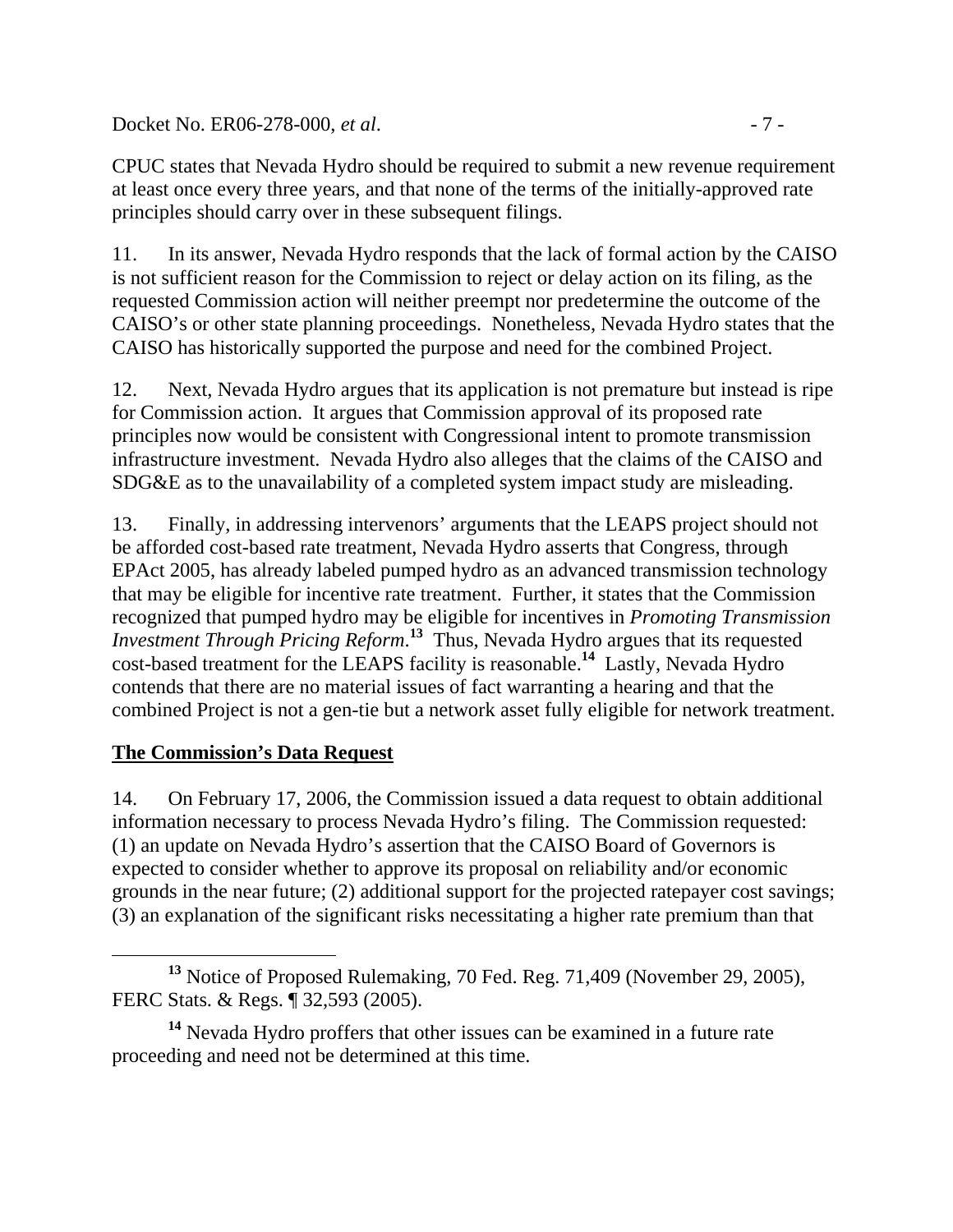#### Docket No. ER06-278-000, *et al.* - 8 -

the Commission has approved for comparable projects; (4) any workpapers or studies to explain the impact to the CAISO grid if both Nevada Hydro's proposal and SDG&E's competing proposal were to be built; and (5) whether any discussions have taken place to date regarding how the CAISO will dispatch energy from Nevada Hydro's proposed costbased generation facility in a market-based environment in economic merit order, and how these transactions will be settled or, in the absence of such discussions, how Nevada Hydro envisions this process to work.

15. On March 20, 2006, as supplemented on March 29, 2006 and April 7, 2006, Nevada Hydro filed its response to the Commission's data request.**<sup>15</sup>** First, Nevada Hydro clarified that, as of March 20, 2006, there was no formal application before the CAISO or its Board, but that the CAISO is required to support any project that promotes either system reliability or economic efficiency in accordance with the CAISO Tariff. Nevada Hydro stated that the CAISO's own preliminary analysis demonstrated reliability benefits resulting from the combined Project and, therefore, it urged the Commission to grant the requested rate principles without condition. Second, Nevada Hydro stated that reliability benefits should suffice and that economic savings analyses are not a prerequisite for Commission approval of incentive rate treatment.**<sup>16</sup>** Third, Nevada Hydro stated that, unlike traditional transmission projects, there are additional construction and development risks associated with the combined Project due to the addition of the pump storage facility (*e.g*., complicated construction and licensing requirements). Finally, Nevada Hydro responds that all of the transmission, pumping, storage, and generation functions of the combined Project can be effectively integrated with CAISO grid operations in late 2007.

16. Notice of Nevada Hydro's responses to the Commission request for more information was published in the *Federal Register*, 71 Fed Reg. 19,493 (2006) and 71 Fed. Reg. 21,008 (2006), with interventions and protests due on or before April 21, 2006

<sup>&</sup>lt;sup>15</sup> The bulk of this response is an interconnection study performed by an independent third party in March 2005.

**<sup>16</sup>** Nevada Hydro later supplemented its response with testimony from an expert witness, Matthew P. Harris, stating that the combined Project is expected to provide benefits including: (1) reduced RMR contract costs in the San Diego service area of about \$114 million/year; and (2) reduced energy costs and an expected \$64 million/year in net energy savings for California electricity customers. Nevada Hydro states that this total of \$178 million in annual benefits is well in excess of the \$148 million levelized costs associated with the combined Project's investment.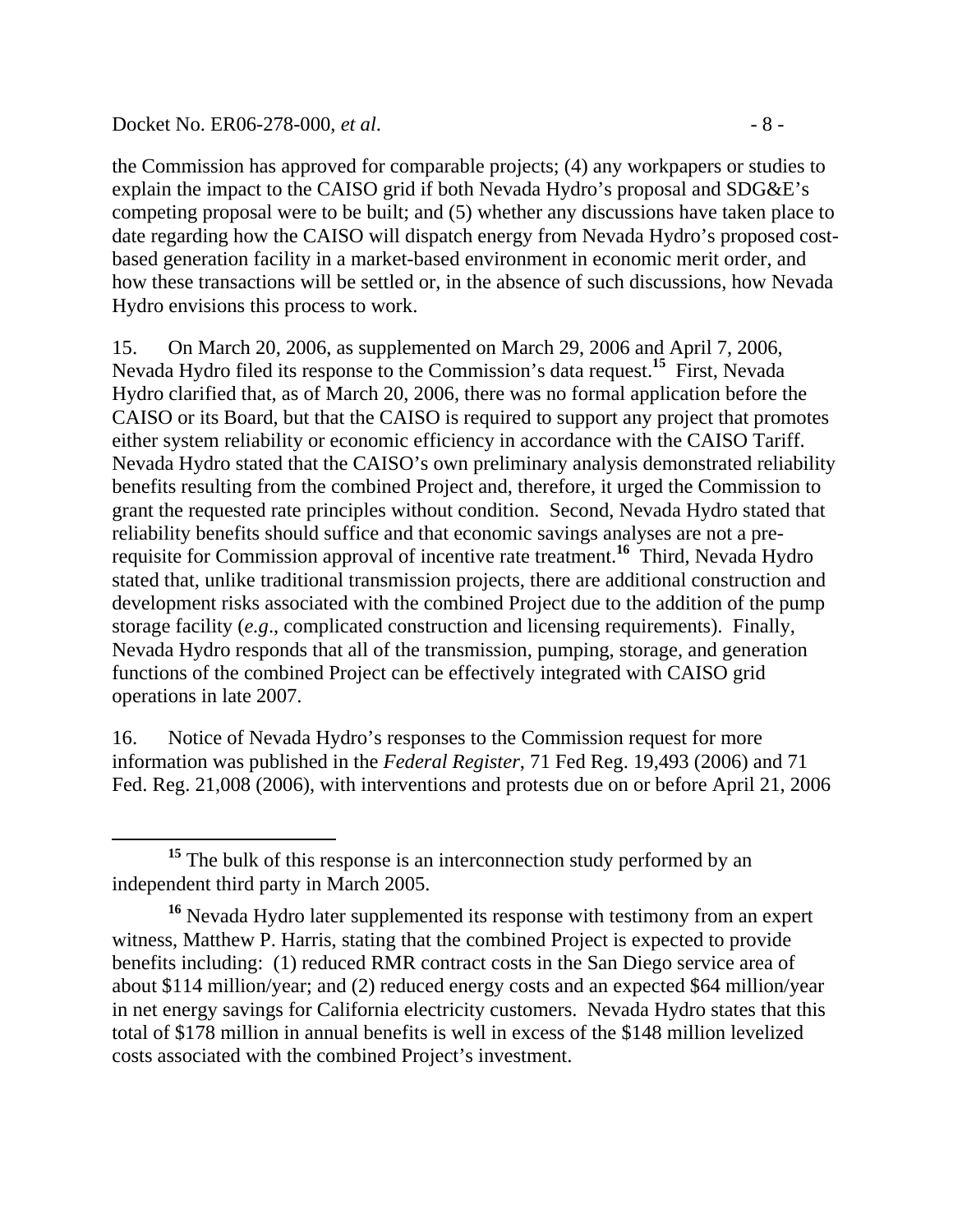Docket No. ER06-278-000, *et al.* - 9 -

and April 28, 2006, respectively. SDG&E and SCE filed comments. Nevada Hydro filed an answer.

17. Commenting on Nevada Hydro's supplemental filings, SDG&E and SCE reiterate previous arguments and question whether the CAISO's independence will be compromised by Nevada Hydro's proposal. These intervenors also take issue with the support provided by Nevada Hydro's in its supplemental filing, which, according to the intervenors, relies on out-of-date data and lacks an accurate analysis of ratepayer benefits.

18. Nevada Hydro responds that it has provided sufficient evidence demonstrating that the combined Project will increase import capability in the region, reduce RMR contract costs, and provide value in the ancillary market, as well as significant environmental benefits. Nevada Hydro states that it is not attempting to socialize the fixed cost of generation or recoup energy costs, but rather to recoup ancillary services costs, which are already treated as transmission under the CAISO Tariff. Nevada Hydro clarifies that it does not intend to retain the Transmission System Rights for the combined Project, thereby reaping financial gains above revenues realized through rates; instead, it will leave energy revenues and profits for the benefit of the ratepayers, through the CAISO. In response to SDG&E and SCE's concerns that transferring operational control of the LEAPS project to the CAISO may jeopardize the CAISO's independence, Nevada Hydro states that the CAISO often influences market outcomes, including in the CAISO's decisions to issue RMR dispatch notices for energy and ancillary service capacity, which have an impact on real-time imbalance energy prices.

## **Nevada Hydro's Supplemental Filing in Response to Order No. 679**

19. On September 11, 2006, Nevada Hydro submitted a supplemental response to provide options for the Commission to consider regarding how the CAISO could exert functional control of the LEAPS facility without becoming a *de facto* market participant, and to request an additional rate incentive (*i.e*., 100 percent CWIP in rate base) in light of Order No. 679.<sup>17</sup> Nevada Hydro provides testimony describing how the LEAPS facility could be incorporated into the CAISO system without causing market interference under three separate approaches: (1) the CAISO assumes operational control and bids and schedules into the market but creates a firewall between the actual operators of the

**<sup>17</sup>** Nevada Hydro states that full recovery of prudently incurred CWIP would reduce costs to ratepayers by an estimated \$100 million.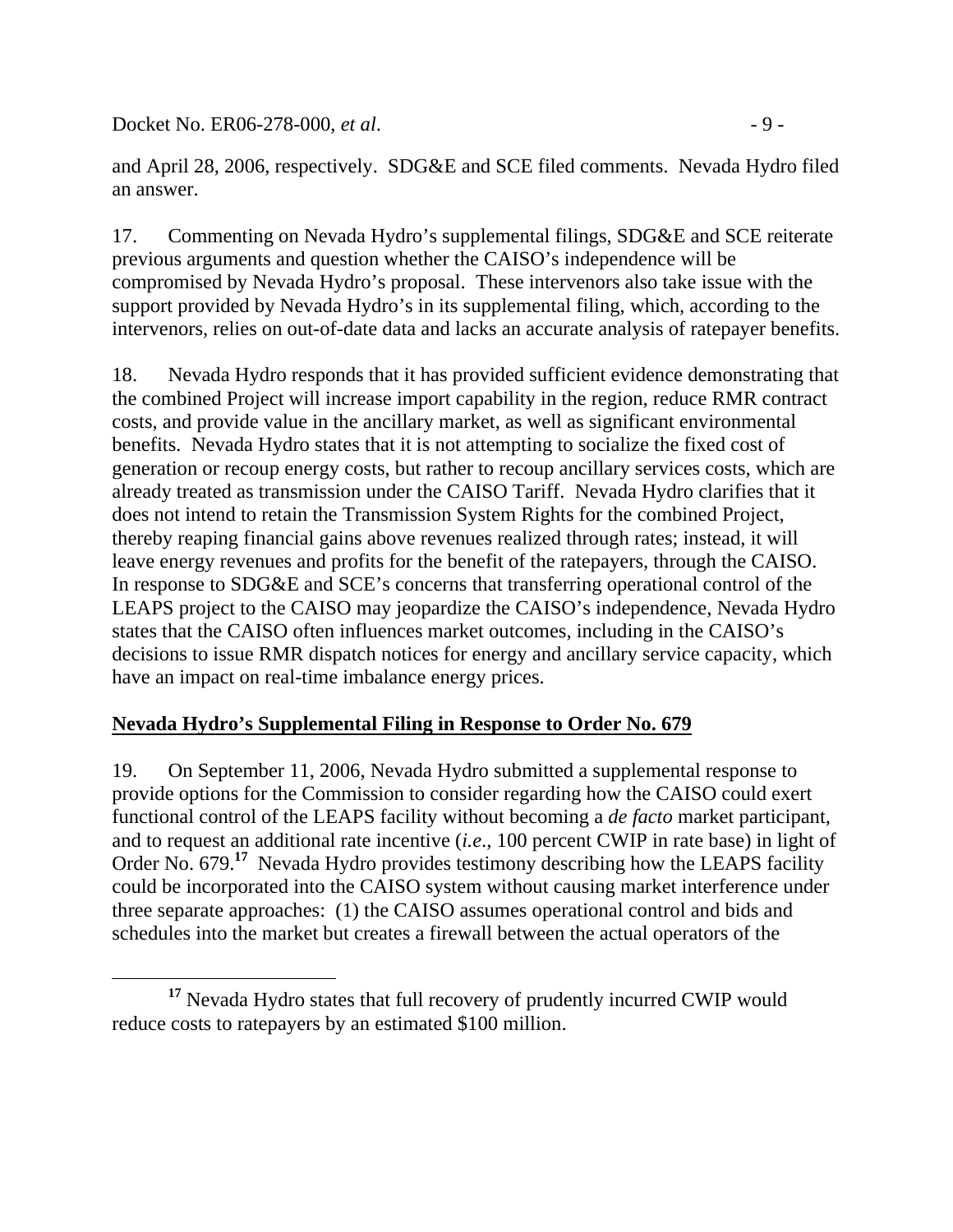Docket No. ER06-278-000, *et al.* - 10 -

LEAPS facility and transmission personnel to ensure that the LEAPS operators will have no access to non-public information; (2) the CAISO periodically auctions its right to operate the LEAPS unit to market participants; and (3) the CAISO contracts with a third party. Under the last approach, the CAISO will be prohibited from sharing non-public information with this third party.

20. Notice of the supplemental filing was published in the *Federal Register*, 71 Fed. Reg. 55,460 (2006), with interventions and protests due on or before October 2, 2006. The CAISO filed its comments, a motion for a technical conference, and a request for expedited action. PG&E and SDG&E filed comments. The California Electricity Oversight Board filed a motion to intervene out of time. CPUC filed a motion to file comments out of time.

21. The CAISO responds to Nevada Hydro's latest supplemental filing and comments on several issues of concern regarding the LEAPS proposal that must be resolved before the CAISO Board may act on the combined Project: (1) whether it is appropriate to include the costs of the LEAPS facility in CAISO TAC rates or whether the LEAPS facility should be treated like other similar resources in California; (2) whether it is appropriate for the CAISO to bid and schedule the LEAPS facility into CAISO markets and under what terms; and (3) whether the treatment of the proposed LEAPS facility will establish a precedent for the treatment of other pumped hydro units in California.**<sup>18</sup>** The CAISO states that it currently does not have operational control of any cost-based pumped hydro and that important questions are raised as to how the CAISO would treat the LEAPS project for operational and cost recovery purposes. While the CAISO takes no position on the specific incentives requested by Nevada Hydro for the LEAPS facility, the CAISO requests that the Commission defer action on ruling on the proposed rate incentives for the LEAPS facility pending the outcome of a technical conference to address the factual and policy issues surrounding this proposal.

22. The CAISO states that each of the three approaches provided by Nevada Hydro regarding how the LEAPS project could be incorporated into the CAISO system require further analysis and development. Specifically, a concern for the CAISO is Nevada Hydro's intention that the CAISO adopt a strategy to maximize the profits of the LEAPS unit. The CAISO argues that "even if such profits offset TAC payments, they could increase overall Market Clearing Prices." Moreover, the CAISO finds that Nevada Hydro's proposal may jeopardize its non-profit, tax-exempt status under section 501(c)(3) of the Internal Revenue Code of 1986. The CAISO believes that these issues

**<sup>18</sup>** The CAISO mentions that, currently, pumped hydro storages devices in its footprint are dispatched by Load Serving Entities on behalf of their customers.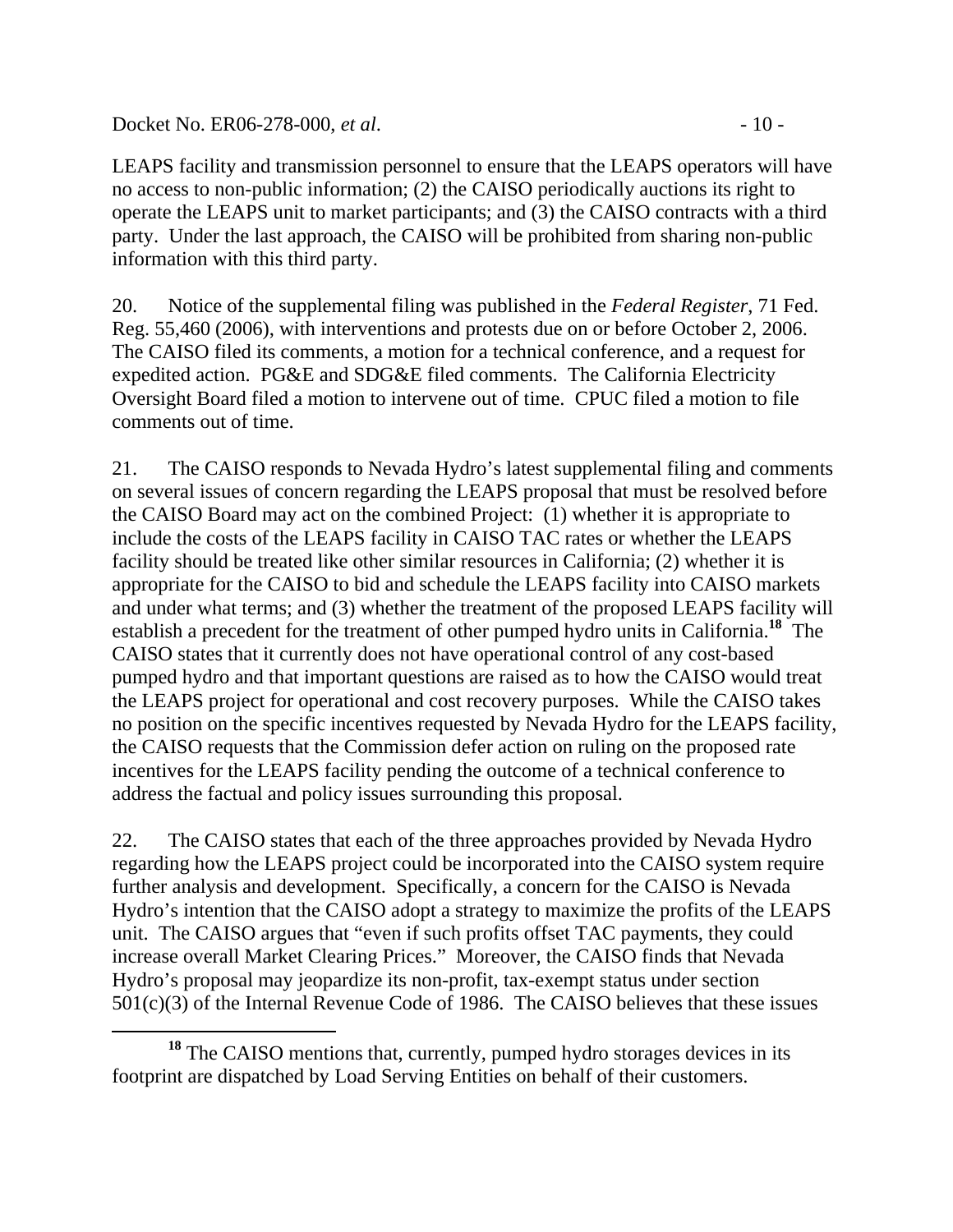#### Docket No. ER06-278-000, *et al.* - 11 -

should be addressed expeditiously in a process that includes input from stakeholders to achieve a mutually acceptable resolution. Thus, the CAISO requests that the Commission schedule, on an expedited basis, a technical conference to allow the CAISO to work with Nevada Hydro and other interested parties on developing a resolution to the issues concerning incentive rates for the LEAPS facility. The CAISO does not believe it is necessary for the Commission to delay ruling on the wires portion of the project, but notes that the proposed interconnection must still be approved under the transmission planning procedures of the CAISO Tariff.

23. SDG&E and PG&E state that EPAct 2005 does not require the Commission to provide the same ratemaking treatment to pumped hydro as traditional transmission assets. Instead, they contend that both EPAct 2005 and Order No. 679 call for a projectspecific analysis and a careful application of incentive rates to some or all parts of projects warranting incentive ratemaking. PG&E argues that the Commission should require Nevada Hydro to show that reliability of California's bulk electric system will not be adequate without the resource offered by the proposed pumped hydro project and that the only way the proposed pumped hydro project will be built is to obligate the CAISO to take and pay for operational control of the project. As to the approaches proffered by Nevada Hydro, SDG&E and PG&E argue that Nevada Hydro overlooks whether CAISOcontrol of the pumped hydro project is consistent with its charter and mandate to administer independently the transmission grid. PG&E argues that a hearing is necessary to test the facts asserted in Nevada Hydro's testimony.

24. CPUC argues that the Commission should reject Nevada Hydro's request to fully recover prudently incurred CWIP because Order No. 679 does not provide an absolute right for transmission owners to obtain unjust and unreasonable rates. SDG&E argues that Nevada Hydro should explain how it derived the figure of reduced costs resulting from the recovery of CWIP, as well as the sources from which the funds would be saved, and the beneficiaries of those savings. CPUC, along with SDG&E, state that Nevada Hydro has not fully responded to CPUC's concerns raised in its February 17, 2006 protest regarding the nature and magnitude of Nevada Hydro's requested incentives.

## **Discussion**

## **A. Procedural Matters**

25. Pursuant to Rule 214 of the Commission's Rules of Practice and Procedure, 18 C.F.R. § 385.214 (2006), the timely, unopposed motions to intervene serve to make the entities that filed them parties to this proceeding. We will allow the late interventions of the CAISO, DWR, CPUC, California Electricity Oversight Board, the Cities, and Elsinore Valley because they have each demonstrated an interest in this proceeding that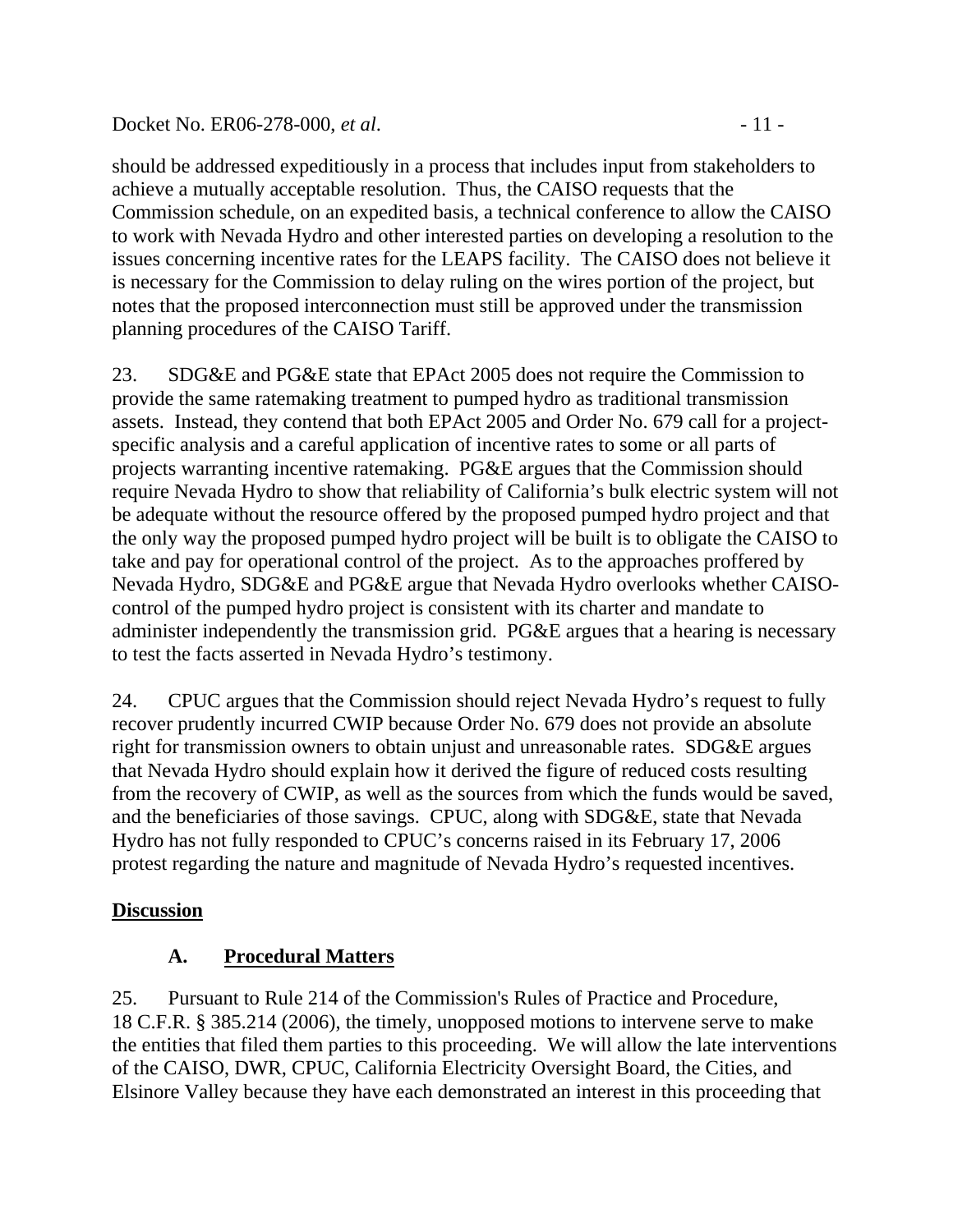Docket No. ER06-278-000, *et al.* - 12 -

cannot be adequately represented by any other party. Given this fact and the lack of undue prejudice or delay, we will grant the late-filed motions to intervene. Rule 213(a)(2) of the Commission's Rules of Practice and Procedure, 18 C.F.R. § 385.213(a)(2) (2006), prohibits an answer to a protest unless otherwise ordered by the decisional authority. We will accept Nevada Hydro's answers because they have provided information that assisted us in our decision-making process.

# **B. Commission's Determination**

26. Nevada Hydro's proposal presents a number of important issues, some of which are issues of first impression. Nevada Hydro seeks a determination from the Commission that: (1) the LEAPS facility is an advanced technology per EPAct 2005; (2) the incentives it seeks, including whether to treat the pumped storage as transmission for rate recovery purposes, are just and reasonable; and (3) the CAISO should either manage or facilitate the management of the LEAPS facility. The Commission is committed to providing appropriate incentives for critical transmission infrastructure that, as stated in Order No. 679, either improve the reliability of the grid or reduce congestion costs.**<sup>19</sup>** We note that while the state of California has added or is in the process of building additional infrastructure, there remains a need for infrastructure. Nevada Hydro has proposed a project that may help meet the needs of the CAISO in managing the grid and serving load.

27. With regard to whether the LEAPS facility meets the requirements of section 1223 of EPAct, we find that it does. Section 1223 of EPAct 2005 declares pumped hydro an "advanced transmission technology" that this Commission should encourage, as appropriate. Nevada Hydro's LEAPS facility meets the requirements of this section. However, at present, we do not have sufficient information to determine whether inclusion of the LEAPS facility in the CAISO's TAC is appropriate and whether the rate incentives requested by Nevada Hydro are justified and would result in just and reasonable rates for California ratepayers. During the course of this proceeding, several analogous studies, memorandums, transcribed communications and testimony have been submitted; however, none have been definitive or complete.

**<sup>19</sup>** In Order No. 679, the Commission requires an applicant seeking incentive rates to show that its incentive rates are justified by demonstrating that: (1) the facilities for which it seeks incentives either improve the reliability of the grid or reduce congestion costs, consistent with the requirements of section 219; and (2) that there is a nexus between the incentive sought and the investment being made. Order No. 679, FERC Stats. & Regs. ¶ 31,222 at P 76.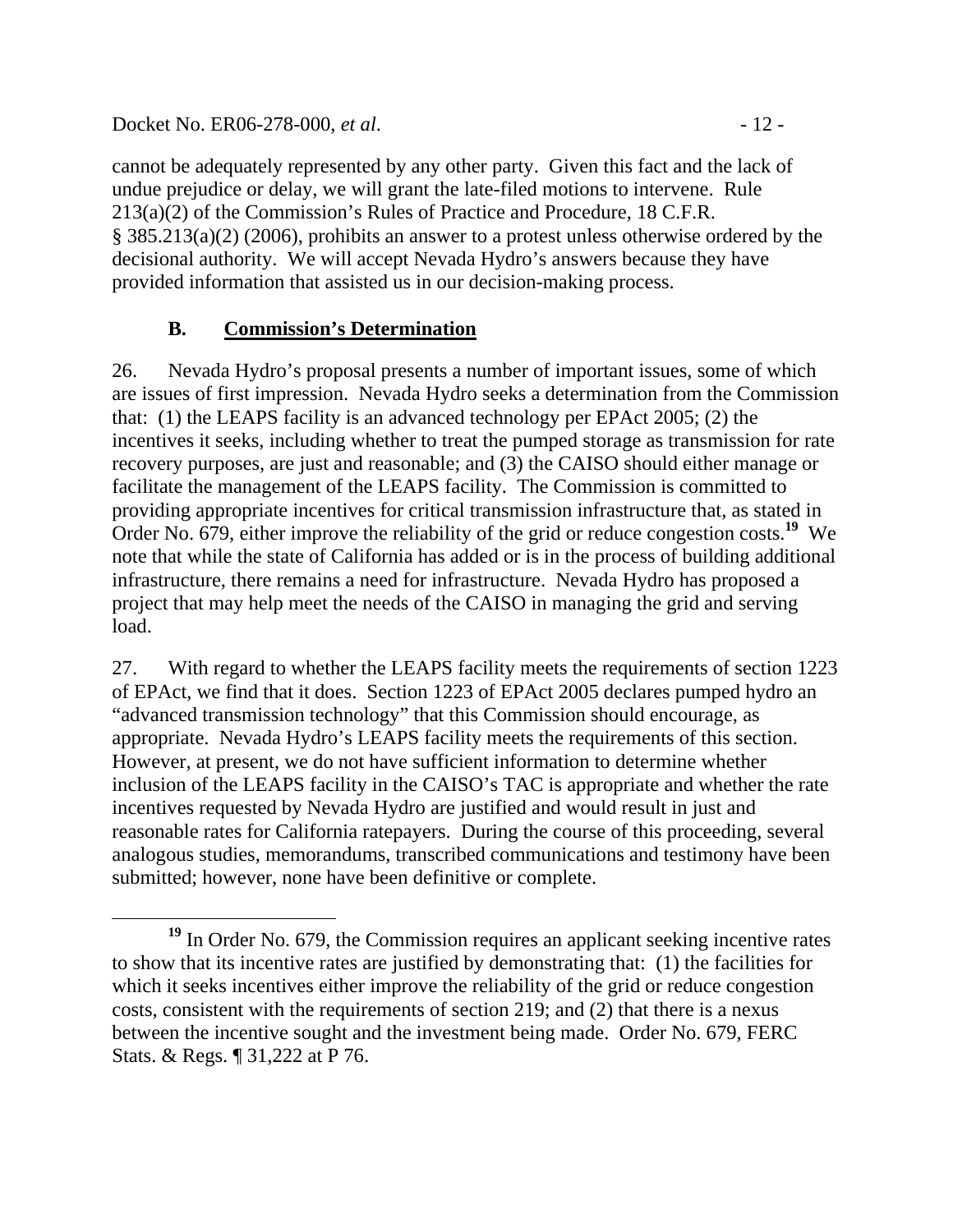#### Docket No. ER06-278-000, *et al.* - 13 -

28. Nevada Hydro has put CAISO in an unusual position here, basically asking the CAISO to decide how the pumped storage project should be managed, as well as who should manage the pumped storage project. Without information from the CAISO as to how it expects to use this facility for meeting load and managing the grid, and whether and to what extent this facility reduces congestion or enhances reliability, it is premature for the Commission to, in the first instance, determine whether incentives are appropriate and whether the costs of the LEAPS facility should be included in the TAC and thus recovered from all customers on the CAISO system that pay the TAC.

29. The CAISO has expressed a number of concerns shared with this Commission regarding the implementation of Nevada Hydro's proposal – namely, how the implementation will work. In its latest comments, the CAISO states that each of the three approaches provided by Nevada Hydro (i.e., the CAISO assumes operational control of the facility but imposes a firewall to prohibit the improper sharing of non-public information, the CAISO periodically auctions its right to operate the LEAPS unit to market participants, and the CAISO contracts with a third party) regarding how the LEAPS project could be incorporated into the CAISO system require further analysis and development. Additionally, the CAISO is unsure as to whether Nevada Hydro's intention that the CAISO adopt a strategy to maximize the profits of the LEAPS unit is appropriate because the CAISO is uncertain as to whether Nevada Hydro's proposal will jeopardize its non-profit, tax-exempt status. Therefore, the CAISO requests a technical conference among the parties to address these issues.

30. We understand the predicament of the CAISO; however, we see no need at this time for the Commission to convene a technical conference. The CAISO has the expertise to determine how best to integrate the LEAPs project into the grid and has processes in place that allow it to meet with all affected stakeholders to determine what role the CAISO should have with regard to this project. Thus, we believe that the CAISO can provide the best forum for exploring the issues and solutions and explaining to Nevada Hydro the options available to it. As mentioned above, Nevada Hydro has implicated the CAISO in its plans, and without more information from the CAISO, we are unable to rule. The CAISO is directed to report to the Commission no later than 60 days from the date of this order, the outcome of its discussions with stakeholders regarding the LEAPs project. The CAISO should address, among other things it deems necessary, the following: operation/management options and recommendations, cost recovery options given the CAISO's determination of the extent to which the combined Project reduces congestion costs or enhances reliability; whether the CAISO can effectively operate this combined Project in the context of being an independent system operator; whether it is appropriate to include a cost-based, fixed revenue requirement in its TAC where the benefits associated with that revenue requirement will be determined